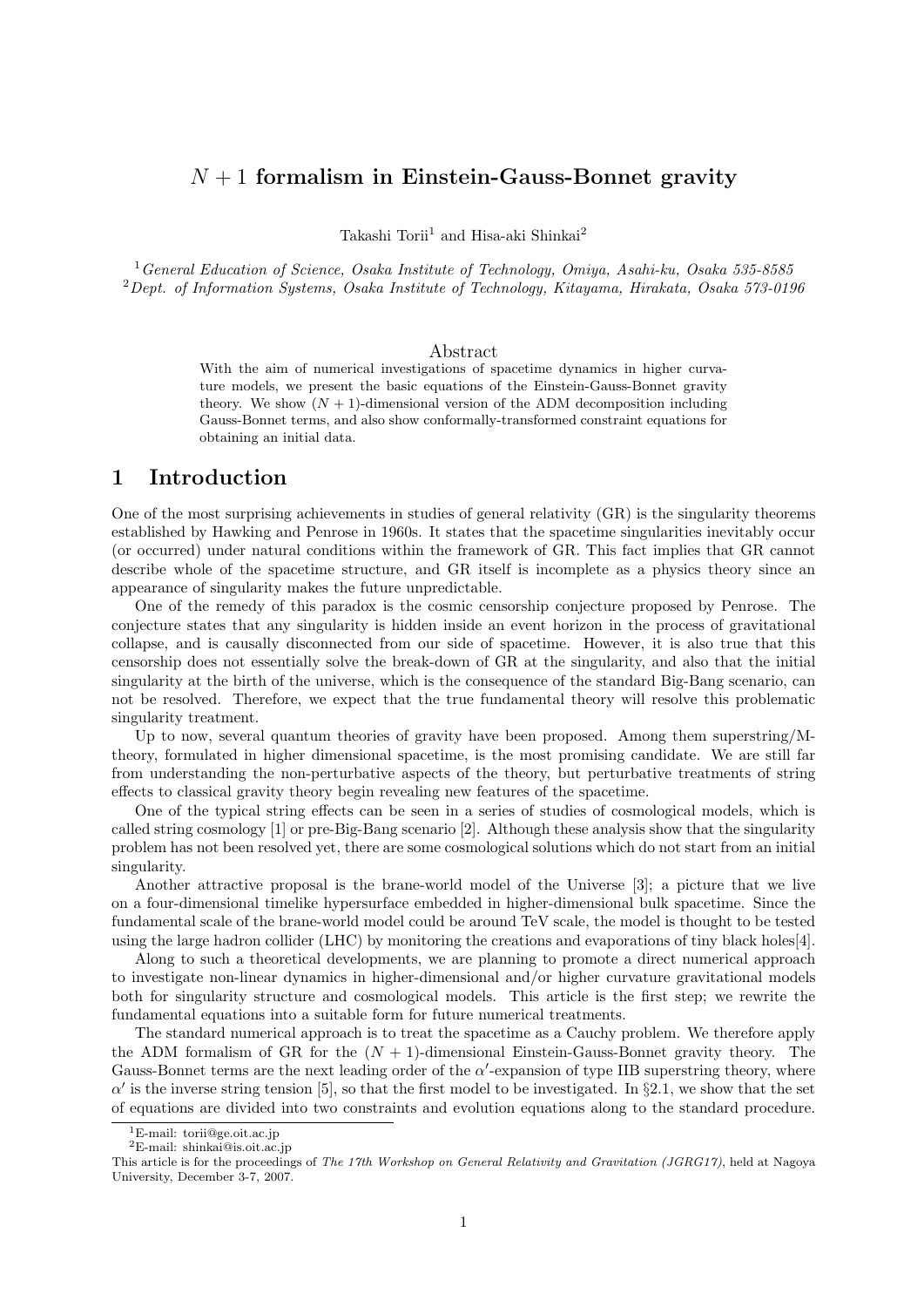In §2.2, we present the conformal approach to solve the constraints which shall be used for preparing an initial data. All the details will be reported elsewhere[6].

## **2 Equations in Einstein-Gauss-Bonnet gravity**

#### **2.1 Equations to solve**

We consider  $(N + 1)$ -dimensional spacetime  $(M, g_{\mu\nu})$  which is described by the Einstein-Gauss-Bonnet action: *<sup>∗</sup>*

$$
S = \int_{\mathcal{M}} d^{N+1} X \sqrt{-g} \left[ \frac{1}{2\kappa^2} \left( \mathcal{R} - 2\Lambda + \alpha_{GB} \mathcal{L}_{GB} \right) + \mathcal{L}_{\text{matter}} \right], \tag{1}
$$

with 
$$
\mathcal{L}_{GB} = \mathcal{R}^2 - 4\mathcal{R}_{\mu\nu}\mathcal{R}^{\mu\nu} + \mathcal{R}_{\mu\nu\rho\sigma}\mathcal{R}^{\mu\nu\rho\sigma},
$$
 (2)

where  $\kappa^2$  is the  $(N+1)$ -dimensional gravitational constant,  $\mathcal{R}$ ,  $\mathcal{R}_{\mu\nu}$ ,  $\mathcal{R}_{\mu\nu\rho\sigma}$  and  $\mathcal{L}_{\text{matter}}$  are the  $(N+1)$ dimensional scalar curvature, Ricci tensor, Riemann curvature and the matter Lagrangian, respectively.

The action (1) gives the gravitational equation as

$$
\mathcal{G}_{\mu\nu} + \alpha_{GB} \mathcal{H}_{\mu\nu} = \kappa^2 \, \mathcal{T}_{\mu\nu} \,, \tag{3}
$$

where 
$$
\mathcal{G}_{\mu\nu} = \mathcal{R}_{\mu\nu} - \frac{1}{2} g_{\mu\nu} \mathcal{R} + \Lambda g_{\mu\nu}, \qquad (4)
$$

$$
\mathcal{H}_{\mu\nu} = 2 \left[ \mathcal{R} \mathcal{R}_{\mu\nu} - 2 \mathcal{R}_{\mu\alpha} \mathcal{R}^{\alpha}_{\ \nu} - 2 \mathcal{R}^{\alpha\beta} \mathcal{R}_{\mu\alpha\nu\beta} + \mathcal{R}_{\mu}^{\ \alpha\beta\gamma} \mathcal{R}_{\nu\alpha\beta\gamma} \right] - \frac{1}{2} g_{\mu\nu} \mathcal{L}_{GB}, \tag{5}
$$

and 
$$
\mathcal{T}_{\mu\nu} = -2 \frac{\delta \mathcal{L}_{\text{matter}}}{\delta g^{\mu\nu}} + g_{\mu\nu} \mathcal{L}_{\text{matter}}.
$$
 (6)

We define the projection operator to *N*-dimensional (spacelike or timelike) hypersurface,  $\Sigma$ ,  $\perp_{\mu\nu}$  =  $g_{\mu\nu} - \varepsilon n_{\mu} n_{\nu}$ , where  $n_{\mu}$  is the unit-normal vector to  $\Sigma$  with  $n_{\mu} n^{\mu} = \varepsilon$ , with which we define  $n_{\mu}$  is timelike (if  $\varepsilon = -1$ ) or spacelike (if  $\varepsilon = 1$ ).  $\Sigma$  is spacelike (timelike) if  $n<sub>\mu</sub>$  is timelike (spacelike). We define the induced N-dimensional metric  $\gamma_{ij}$  as  $\gamma_{ij} = \perp_{ij}$ , and the extrinsic curvature  $K_{ij}$  as  $K_{ij} = -\perp_{i}^{\alpha} \perp_{j}^{\beta} \nabla_{\alpha} n_{\beta}$ .

The projections of the gravitational equation can be the following three:

$$
\left(\mathcal{G}_{\mu\nu} + \alpha_{GB}\mathcal{H}_{\mu\nu}\right)n^{\mu}n^{\nu} = \kappa^2 T_{\mu\nu}n^{\mu}n^{\nu} =: \kappa^2 \rho_H,\tag{7}
$$

$$
\left(\mathcal{G}_{\mu\nu} + \alpha_{GB}\mathcal{H}_{\mu\nu}\right)n^{\mu} \perp^{\nu}_{\rho} = \kappa^2 T_{\mu\nu}n^{\mu} \perp^{\nu}_{\rho} =: -\kappa^2 J_{\rho},\tag{8}
$$

$$
\left(\mathcal{G}_{\mu\nu} + \alpha_{GB}\mathcal{H}_{\mu\nu}\right)\perp^{\mu}_{\rho}\perp^{\nu}_{\sigma} = \kappa^2 T_{\mu\nu}\perp^{\mu}_{\rho}\perp^{\nu}_{\sigma} =: \kappa^2 S_{\rho\sigma},\tag{9}
$$

where we defined  $T_{\mu\nu} = \rho_H n_\mu n_\nu + J_\mu n_\nu + J_\nu n_\mu + S_{\mu\nu}$ , which gives  $T = -\rho_H + S^\ell_{\ \ell}$ .

Following the standard procedure of the ADM formulation, we find the equations, eq. (7)-(9), correspond to (a) the Hamiltonian constraint equation:

$$
M + \alpha_{GB}(M^2 - 4M_{ab}M^{ab} + M_{abcd}M^{abcd}) = -2\varepsilon\kappa^2 \mathcal{T}_{\mu\nu}n^{\mu}n^{\nu},\tag{10}
$$

(b) the momentum constraint equation:

$$
N_i + 2\alpha_{GB} \left( M N_i - 2 M_i^{\ a} N_a + 2 M^{ab} N_{iab} - M_i^{\ cab} N_{abc} \right) = -\kappa^2 \mathcal{T}_{\mu\nu} n^{\mu} \gamma^{\nu}_i , \qquad (11)
$$

and (c) the evolution equations for  $\gamma_{ij}$ :

$$
M_{ij} - \frac{1}{2}M\gamma_{ij} - \varepsilon \left( -K_{ia}K^a_{\ j} + \gamma_{ij}K_{ab}K^{ab} - \pounds_n K_{ij} + \gamma_{ij}\gamma^{ab}\pounds_n K_{ab} \right)
$$
  
+ 
$$
2\alpha_{GB}\left[H_{ij} + \varepsilon \left(M\pounds_n K_{ij} - 2M_i{}^a\pounds_n K_{aj} - 2M_j{}^a\pounds_n K_{ai} - W_{ij}{}^{ab}\pounds_n K_{ab}\right)\right] = \kappa^2 \mathcal{T}_{\mu\nu}\gamma^{\mu}_{\ i}\gamma^{\nu}_{\ j} , \tag{12}
$$

*<sup>\*</sup>*The Greek indices move  $1, \dots, N + 1$ , while the Latin indices move  $1, \dots, N$ .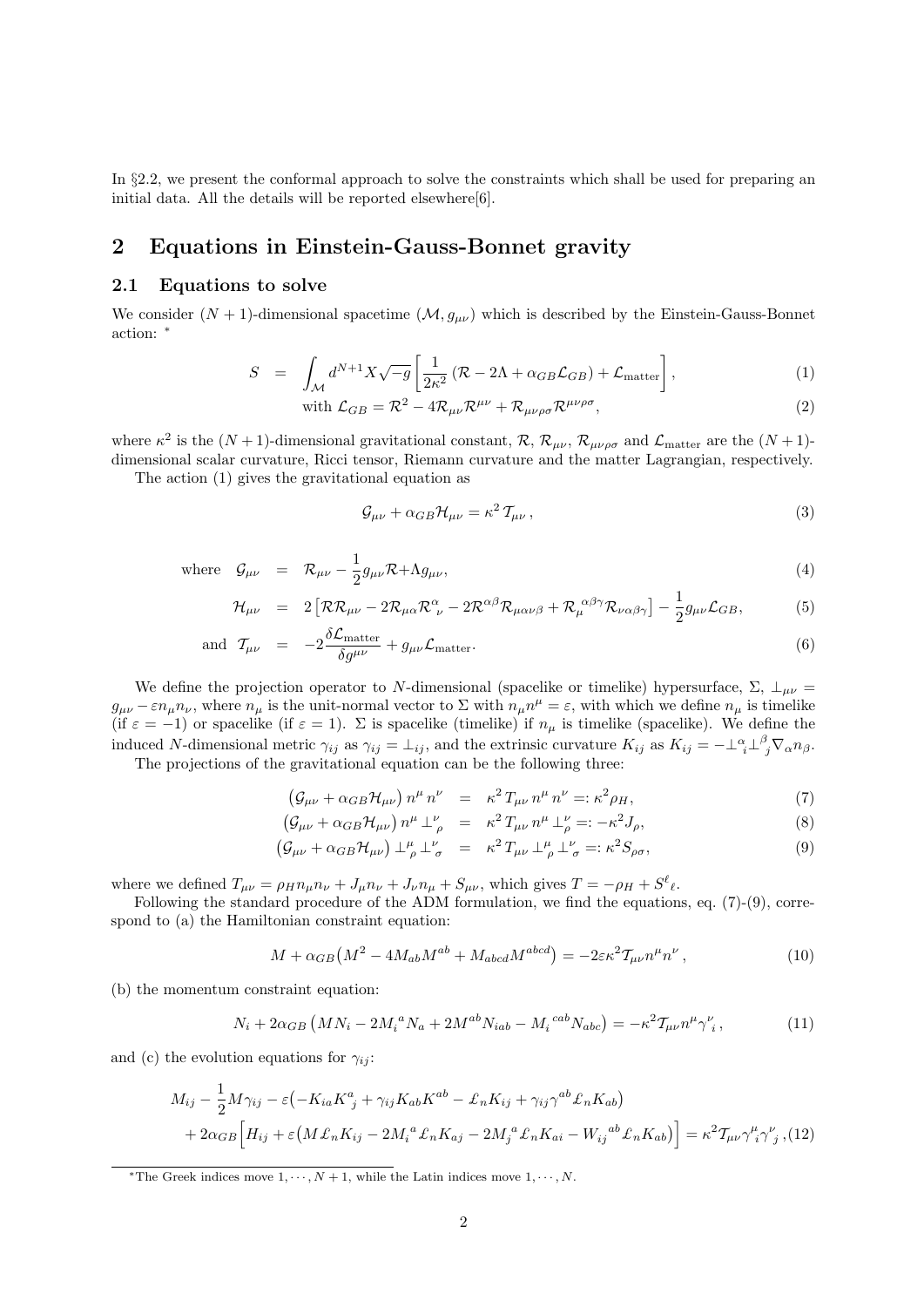respectively, where

$$
M_{ijkl} = R_{ijkl} - \varepsilon (K_{ik} K_{jl} - K_{il} K_{jk}),
$$
  
\n
$$
N_{ijk} = D_i K_{ik} - D_i K_{ik},
$$
\n(13)

$$
H_{ij} = M M_{ij} - 2(M_{ia}M^{a}_{j} + M^{ab}M_{iajb}) + M_{iabc}M_{j}^{abc}
$$
  
\n
$$
-2\varepsilon \left[ -K_{ab}K^{ab}M_{ij} - \frac{1}{2}MK_{ia}K^{a}_{j} + K_{ia}K^{a}_{b}M^{b}_{j} + K_{ja}K^{a}_{b}M^{b}_{i} + K^{ac}K^{b}_{c}M_{iajb} + N_{i}N_{j} - N^{a}(N_{aij} + N_{aji}) - \frac{1}{2}N_{abi}N^{ab}_{j} - N_{iab}N_{j}^{ab} \right]
$$
  
\n
$$
- \frac{1}{4}\gamma_{ij}\left[M^{2} - 4M_{ab}M^{ab} + M_{abcd}M^{abcd}\right]
$$
  
\n
$$
- \varepsilon\gamma_{ij}\left[K_{ab}K^{ab}M - 2M_{ab}K^{ac}K^{b}_{c} - 2N_{a}N^{a} + N_{abc}N^{abc}\right],
$$
\n(M)

$$
W_{ij}^{kl} = M\gamma_{ij}\gamma^{kl} - 2M_{ij}\gamma^{kl} - 2\gamma_{ij}M^{kl} + 2M_{iajb}\gamma^{ak}\gamma^{bl}, \qquad (16)
$$

and these contracted variables;  $M_{ij} = \gamma^{ab} M_{iajb}$ ,  $M = \gamma^{ab} M_{ab}$ , and  $N_i = \gamma^{ab} N_{aib}$ . Note that the terms of  $\mathcal{L}_n K_{\mu\nu}$  appear only in the linear form. This is due to the quali-linear property of the Gauss-Bonnet gravity.

#### **2.2 Conformal Approach to solve the Constraints**

In order to prepare an initial data for numerical evolution, we have to solve two constraints, (10) and (11). The standard approach [7] is to apply conformal transformation between the initial trial metric  $\hat{\gamma}_{ij}$ and the solution  $\gamma_{ij}$ , as

$$
\gamma_{ij} = \psi^{2m} \hat{\gamma}_{ij},\tag{17}
$$

and solve for  $\psi$ . (We generalized the power to 2*m* here.) For *N*-dimensional spacetime, Ricci scalar is transformed as

$$
\tilde{R} = \psi^{-2m} R - 2(N-1)(\Delta \psi)\psi^{-2m-1} - (N-1)[2 - (N-2)m]m(\nabla \psi)^2 \psi^{-2m-2},
$$

from which we specify  $m = 2/(N - 2)$  for simplifying the equation.

Regarding to the extrinsic curvature, we decompose  $K_{ij}$  into its trace part,  $K = \gamma^{ij} K_{ij}$ , and traceless part,  $A_{ij} = K_{ij} - \frac{1}{N} \gamma_{ij} K$ , and assume the conformal transformation as

$$
A_{ij} = \psi^{\ell} \hat{A}_{ij}.
$$
\n<sup>(18)</sup>

The conformal transformation of the divergence  $D_i A^{ij}$  becomes

$$
D_j A^{ij} = \psi^{-4m+\ell} \hat{D}_j \hat{A}^{ij} + \psi^{-4m+\ell-1} \left[ \ell + m(N-2) \right] \hat{A}^{ij} \hat{D}_j \psi,
$$
\n(19)

which indicates to set  $\ell = -m(N-2) = -2$  for simplifying the equation.

We introduce the longitudinal part of  $\hat{A}^{ij}$ ,  $\hat{A}_L^{ij} = \hat{A}^{ij} - \hat{A}_{TT}^{ij}$ , where  $\hat{D}_j \hat{A}_{TT}^{ij} = 0$ , and express  $\hat{A}_L^{ij}$  with a vector potential  $\hat{A}_L^{ij} = \hat{D}^i W^j + \hat{D}^j W^i - \frac{2}{N} \hat{\gamma}^{ij} \hat{D}_k W^k$ .

We also assume the conformal transformation of matter terms as  $\rho = \psi^{-n}\hat{\rho}$  and  $J^i = \psi^{-4m+\ell}\hat{J}^i$ , and assume  $K = \hat{K}$ , then two constraints, (10) and (11), can be written as

$$
4\frac{N-1}{N-2}\hat{\Delta}\psi = \hat{R}\psi - (\hat{A}_{ij}\hat{A}^{ij})\psi^{(-3N+2)/(N-2)} + \left[\frac{N-1}{N}K^2 - 2\Lambda - 16\pi G\hat{\rho}\psi^{-n}\right]\psi^{(N+2)/(N-2)} + \alpha_{GB}\left(M^2 - 4M_{ab}M^{ab} + M_{abcd}M^{abcd}\right)\psi^{(N+2)/(N-2)}\tag{20}
$$

and

$$
\begin{split} \hat{\Delta}W^{i} + \frac{N-2}{N}\hat{D}^{i}\hat{D}_{k}W^{k} + \hat{R}^{i}_{\ k}W^{k} &= \frac{N-1}{N}\psi^{2N/(N-2)}\hat{D}^{i}\hat{K} + 8\pi G\hat{J}^{i} \\ &-2\alpha_{GB}\left(MN^{i} - 2M^{ia}N_{a} + 2M^{ab}N^{i}_{\ ab} - M^{iabc}N_{bca}\right). \end{split} \tag{21}
$$